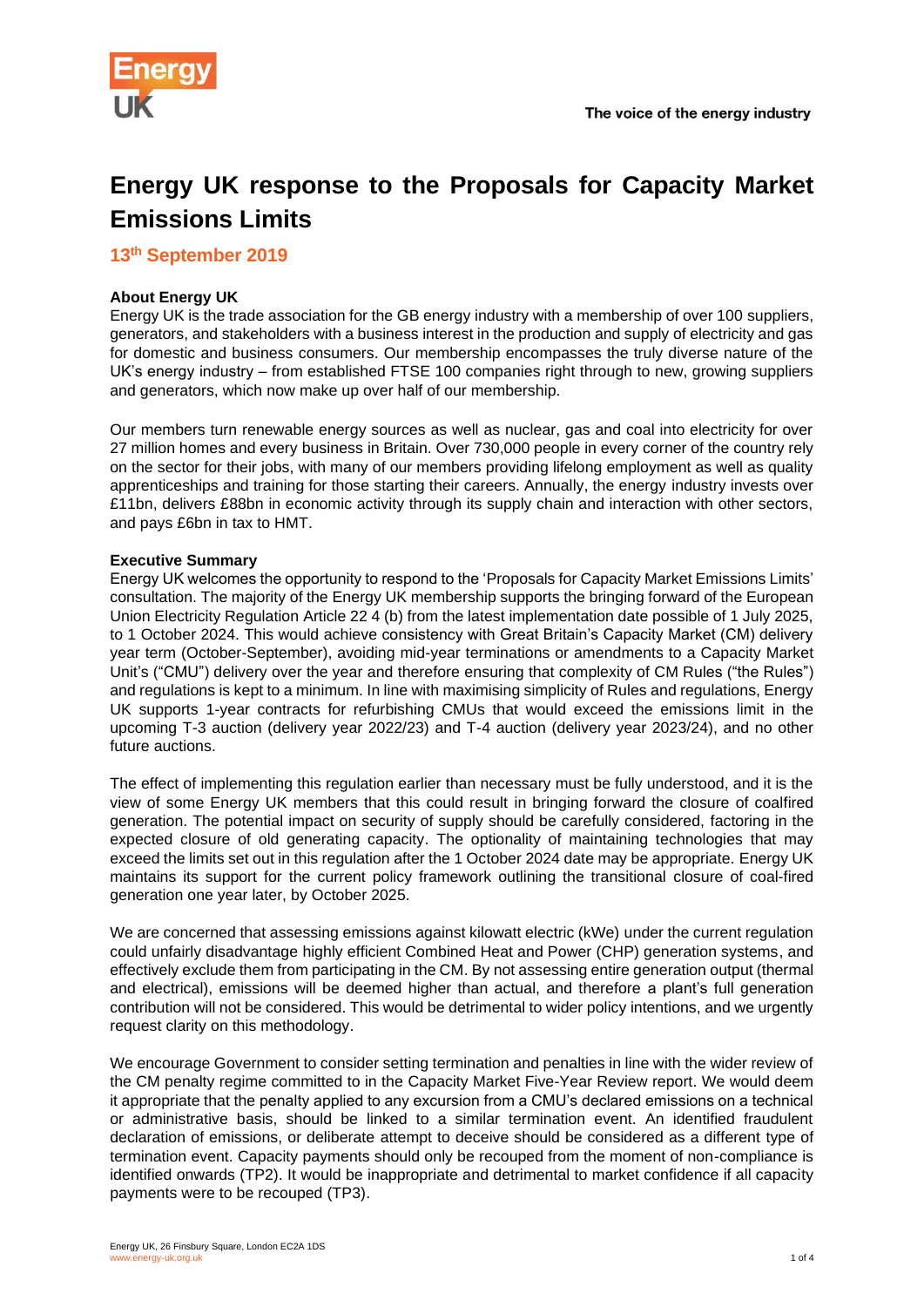#### **General Comments**

#### *Agency for the Cooperation of Energy Regulators Guidance*

Energy UK recognises that by 5 January 2020, the Agency for the Cooperation of Energy Regulators (ACER) $^1$  is required to publish an opinion providing technical guidance related to the calculation of the values referred in the first subparagraph, in particular providing a methodology for calculating the emissions limits for power stations. This guidance is welcomed by industry; however, it must be stressed that the timing of it is unhelpful, and makes it difficult to provide reasoned response, as we cannot fully establish the scope and impact of the regulation. Energy UK recognises that Government is in a similar position whereby the regulations must be implemented ahead of publication of the guidance. Capacity Providers would welcome this guidance as soon as possible, rather than on, or shortly before, the due date. This would provide greater clarity of what obligations will be and how to comply. This will provide Government with additional clarity on the necessary Rule changes that will be required, and allow for additional preparation time for these changes to be communicated to industry.

It should be considered that the proposals for implementing Article 22 4 (b) of the recast European Union Electricity Regulation would apply to some pre-qualifying units from the 2019 pre-qualification period. In order to ensure the continuity of understanding of CMU obligations from the pre-qualification period forwards, we would encourage Government to maintaining its own methodology for implementing these regulations for the relevant auctions in 2020 and seek to align with the ACER guidance, if appropriate, for future pre-qualification and auction rounds.

#### *CHP*

Energy UK notes that Article 22 4 (b) of the recast European Union Electricity Regulation states that *"generation capacity…that emits more than 550g of CO<sup>2</sup> of fossil fuel origin per kWh of electricity and more than 350kg CO<sup>2</sup> of fossil fuel origin on average per year per installed kWe shall not be committed or receive payments or commitments for future payments under a capacity mechanism*." Furthermore "*the emission limit of 550g CO<sup>2</sup> of fossil fuel origin per kWh of electricity and the limit of 350kg CO<sup>2</sup> of fossil fuel origin on average per year per installed kWe referred to in points (a) and (b) of the first subparagraph shall be calculated on the basis of the design efficiency of the generation unit meaning the net efficiency at nominal capacity under the relevant standards provided for by the International Organization for Standardization*."<sup>2</sup>

We recognise that monitoring emissions in relation to the electrical export only could negatively impact Combined Heat and Power (CHP) systems. These systems are highly efficient technology, which provides decentralised electricity and heat capacity for many Industrial and Commercial businesses. Dividing emissions into electrical export only and ignoring heat output is mathematically flawed and unfairly penalises CHP as its energy outputs are in two forms: electricity and heat. By only assessing emissions by electrical output, those reported by CHPs would appear inflated.

Energy UK would welcome clarification in regards to how CHP CMUs should assess their  $CO<sub>2</sub>$ emissions, and how this will be addressed (either through the ACER guidance, or implementation of the appropriate regulation article). It is our position that by implementing this regulation based on electrical output only could effectively prevent CHP units from participating in the CM, and would be detrimental to Government's overarching policy intentions.

Acknowledgement, guidance and/or clarity is needed as soon as possible in order to maintain investor confidence in CHP units. The guidance should be designed in such a way that does not stop efficient CHPs from participating in the CM.

<sup>1</sup> Proposals for Capacity Market Emissions Limits consultation [https://assets.publishing.service.gov.uk/government/uploads/system/uploads/attachment\\_data/file/819](https://assets.publishing.service.gov.uk/government/uploads/system/uploads/attachment_data/file/819768/proposals-capacity-market-emissions-limits-consultation.pdf) [768/proposals-capacity-market-emissions-limits-consultation.pdf](https://assets.publishing.service.gov.uk/government/uploads/system/uploads/attachment_data/file/819768/proposals-capacity-market-emissions-limits-consultation.pdf)

<sup>2</sup>REGULATION (EU) 2019/943 OF THE EUROPEAN PARLIAMENT AND OF THE COUNCIL of 5 June 2019 on the internal market for electricity (recast) - [https://eur-lex.europa.eu/legal](https://eur-lex.europa.eu/legal-content/EN/TXT/PDF/?uri=CELEX:32019R0943&from=EN)[content/EN/TXT/PDF/?uri=CELEX:32019R0943&from=EN](https://eur-lex.europa.eu/legal-content/EN/TXT/PDF/?uri=CELEX:32019R0943&from=EN)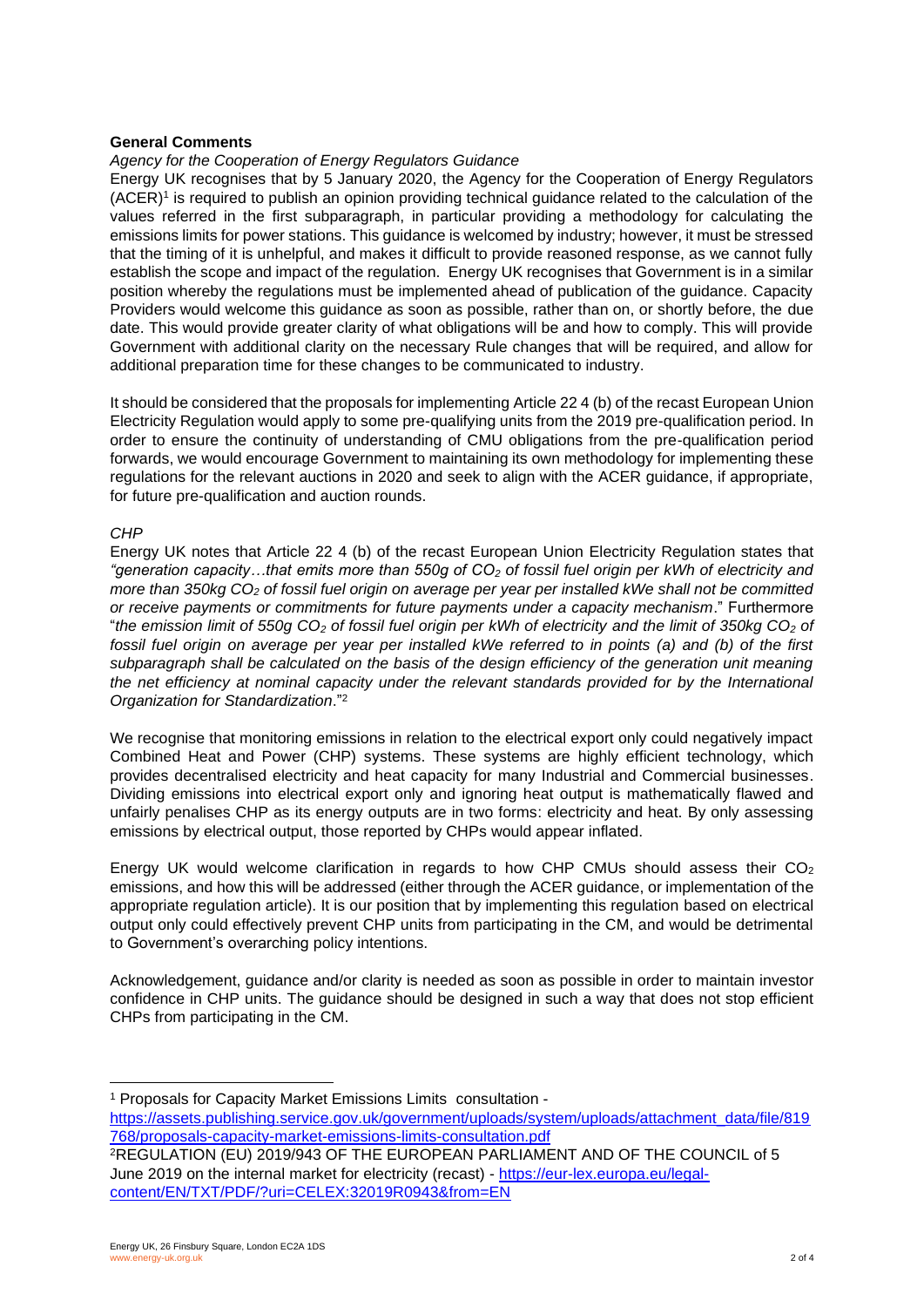### **Q1 - Should the emissions limits for existing generation be implemented as of 1 October 2024 or 1 July 2025? What would be the potential impact of the two options on existing generation capacity?**

Changes to the legislative and administrative processes and systems to meet the 1 July 2025 implementation date would be more burdensome and complex than if the changes applied from 1 October 2024 (i.e. at the start of the CM Delivery Year). For the purposes of implementing minimal change, Energy UK would welcome the implementation of Article 22 4 (b) of the recast European Union (EU) Electricity Regulation<sup>3</sup> to be brought forward from the 1 July 2025, to the start of the 2024-2025 CM Delivery Year (1 October 2024). We believe that this implementation timeline minimises complexity to the Rules, an ambition of the CM from the outset. We also recognise that these emissions limits have already been implemented by other European Member States (i.e. the Italian capacity mechanism on the 14 June 2019<sup>4</sup> ).

CM participants have consistently experienced regulatory complexity, often deemed unnecessary. This has been particularly noticeable since the Tempus Energy and Tempus Energy Technology v Commission judgement in November 2018, which resulted in the annulling of the GB CM and subsequent 'standstill' period shortly thereafter. The plethora of necessary regulatory and Rule changes, coupled with the delayed consolidation of the Rules, which were only forthcoming following the first week of 2019 prequalification, resulted in profound difficulty for all prospective participants. In line with the Capacity Market Five-Year Review report<sup>5</sup>, we encourage BEIS to enact the emissions limits from 1 October 2024 to ensure that regulatory complexity is minimised.

Some members of Energy UK have a different position, as a point of principle these members consider it important that implementation of a regulation should not determine or change established policy<sup>6</sup>. These members are concerned that the 1 October 2024 implementation date could effectively bring forward the coal phase out policy date by one year, and removes the Secretary of State's emergency power to suspend the emissions limits<sup>7</sup>. With the upcoming closure of various ageing plant, if there were to be a shortfall in capacity, optionality in retaining the maximum provision and competition for capacity for the 2024-25 delivery year could be prudent. Energy UK and its members maintain support for the current policy framework outlining the transitional closure of coal-fired generation in 2025.

We note that this consultation states that Government is currently undertaking analysis to assess any security of supply risks or price impacts associated with an earlier introduction of the emissions limits for existing generation on 1 October 2024. We believe that this is an important input into Government's decision making over when to apply the implementation date. If Government believes that there could be significant impacts on security of supply or price, then it would be right to mitigate these risks by going for sub option 2. If security of supply were to be deemed a concern, then this may take precedence over reducing the complexity of the CM Regulations and Rules.

# **Q2 - If you believe the 1 July 2025 date to be preferable, which sub-option do you prefer?**

As above, it should be noted that Energy UK supports the bringing forward of the implementation of Article 22 4 (b) of the recast EU Electricity Regulation from the 1 July 2025, to the start of the 2024-2025 CM Delivery Year (1 October 2024). However, if Government were to implement this emissions limit as of 1 July 2025, then amending the Rules to provide for the termination of CMUs which exceed these limits as of this date would be complex and would contravene simplification intentions of the Capacity Market Five Year Review report. Therefore, Energy UK considers sub-option one to be unsuitable and would not support its implementation.

<sup>3</sup> REGULATION (EU) 2019/943 OF THE EUROPEAN PARLIAMENT AND OF THE COUNCIL of 5 June 2019 on the internal market for electricity (recast) - [https://eur-lex.europa.eu/legal](https://eur-lex.europa.eu/legal-content/EN/TXT/PDF/?uri=CELEX:32019R0943&from=EN)[content/EN/TXT/PDF/?uri=CELEX:32019R0943&from=EN](https://eur-lex.europa.eu/legal-content/EN/TXT/PDF/?uri=CELEX:32019R0943&from=EN)

<sup>4</sup>[https://europa.eu/rapid/press-release\\_IP-19-3001\\_en.htm](https://europa.eu/rapid/press-release_IP-19-3001_en.htm)

<sup>5</sup>[https://assets.publishing.service.gov.uk/government/uploads/system/uploads/attachment\\_data/file/81](https://assets.publishing.service.gov.uk/government/uploads/system/uploads/attachment_data/file/819760/cm-five-year-review-report.pdf) [9760/cm-five-year-review-report.pdf](https://assets.publishing.service.gov.uk/government/uploads/system/uploads/attachment_data/file/819760/cm-five-year-review-report.pdf)

<sup>6</sup>[https://assets.publishing.service.gov.uk/government/uploads/system/uploads/attachment\\_data/file/67](https://assets.publishing.service.gov.uk/government/uploads/system/uploads/attachment_data/file/672137/Government_Response_to_unabated_coal_consultation_and_statement_of_policy.pdf) [2137/Government\\_Response\\_to\\_unabated\\_coal\\_consultation\\_and\\_statement\\_of\\_policy.pdf](https://assets.publishing.service.gov.uk/government/uploads/system/uploads/attachment_data/file/672137/Government_Response_to_unabated_coal_consultation_and_statement_of_policy.pdf)

<sup>7</sup>[https://assets.publishing.service.gov.uk/government/uploads/system/uploads/attachment\\_data/file/39](https://assets.publishing.service.gov.uk/government/uploads/system/uploads/attachment_data/file/395350/ImplementingEPSGovtResponse.pdf) [5350/ImplementingEPSGovtResponse.pdf](https://assets.publishing.service.gov.uk/government/uploads/system/uploads/attachment_data/file/395350/ImplementingEPSGovtResponse.pdf)